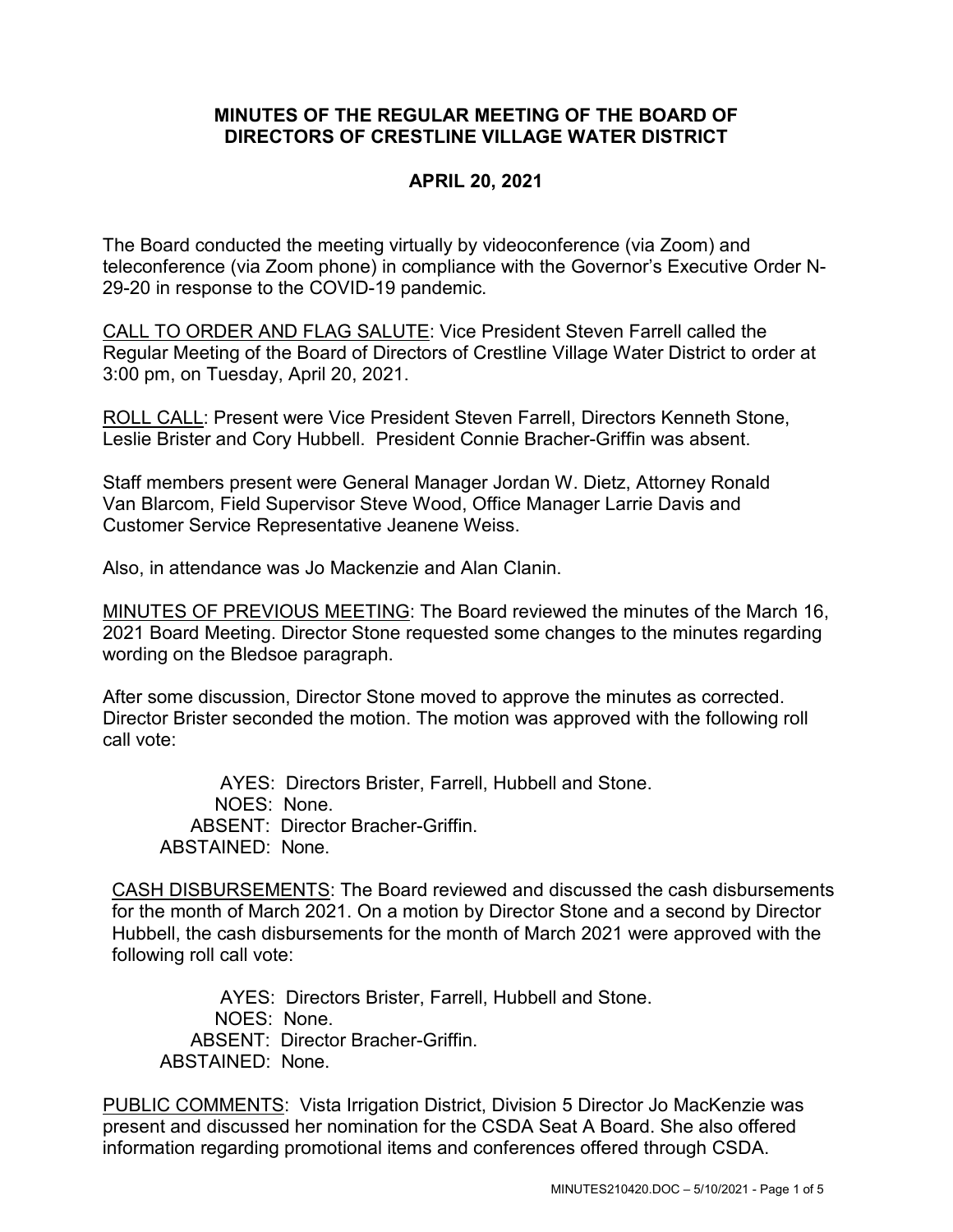REVIEW AND ADOPT CASH BUDGET FOR FISCAL YEAR 2021-22: There was general discussion on budget items, in particular the discretionary appropriations.

On a motion by Director Brister and a second by Director Hubbell, the Board approved the cash budget for fiscal year 2021/22 as submitted, with the following roll call vote:

AYES: Directors Brister, Farrell, Hubbell and Stone. NOES: None. ABSENT: Director Bracher-Griffin. ABSTAINED: None.

ADOPT RESOLUTION NO. 469, ESTABLISHING WATER AVAILABILITY ASSESSMENT FOR FISCAL YEAR 2021/22: There was general discussion on the proposed resolution with the Board. There is no change in the amounts of the proposed assessments from prior years.

On a motion by Director Stone and a second by Director Hubbell, the Board adopted Resolution No. 469, establishing the water availability assessment for Fiscal Year 2021/22 at Thirty Dollars (\$30.00) per acre for the first acre or portion thereof plus Fifteen Dollars (\$15.00) per acre over one acre for all unimproved property, or Fifteen Dollars (\$15.00) per acre for the first acre or portion thereof plus Fifteen Dollars (\$15.00) per acre over one acre for all improved property within the District, with the following roll call vote:

AYES: Directors Brister, Farrell, Hubbell and Stone. NOES: None. ABSENT: Director Bracher-Griffin. ABSTAINED: None.

REVIEW UNCOLLECTED ACCOUNTS FROM 2015: Office Manager Davis discussed with the Board the accounts that have balances older than five years and discussed those that are categorized as closed accounts and those that are categorized as abandoned accounts. Staff requested the Board write off the balances for 23 closed accounts totaling \$1,684.48 and 3 abandoned accounts totaling \$5,703.72, for a combined total of \$7,388.20. The amount to be written off represents less than 0.003% of the water sales in 2015. The amount written off last year was \$3,539.25 which was 0.0015% of the water sales in 2014. Discussion followed regarding the possibility of leaving 1 specific abandoned account (Robinson) on for one more year as it was known the property owner was in litigation with another outside private party.

On a motion by Director Stone and a second by Director Brister, the Board approved the removal of the 1 abandoned account and approved the write-off of unpaid balances totaling \$4,609.48. This total includes the write-off of all 23 closed accounts totaling \$1,684.48 and the write-off of 2 of the 3 abandoned accounts totaling \$2,925.00, with the following roll call vote: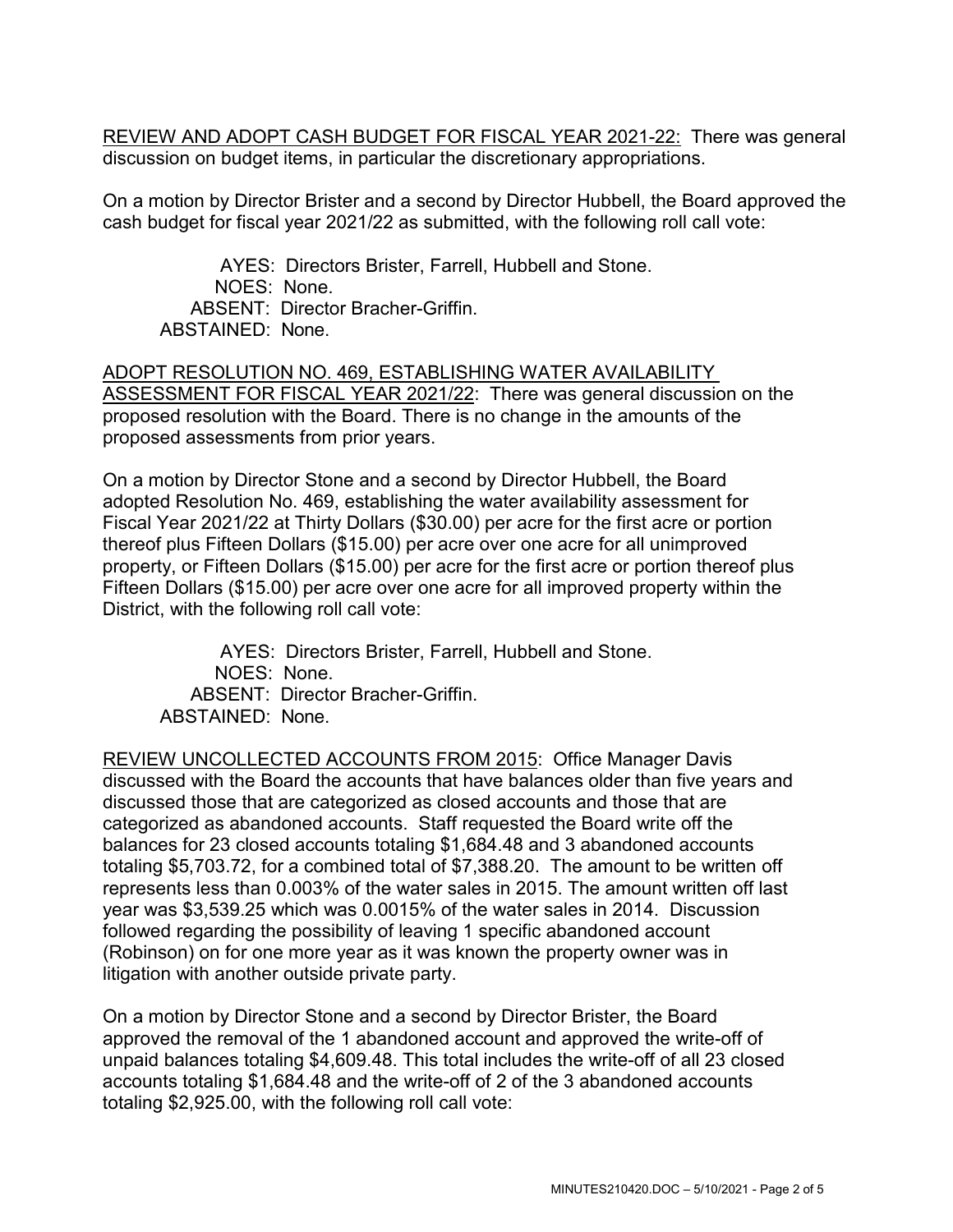AYES: Directors Brister, Farrell, Hubbell and Stone. NOES: None. ABSENT: Director Bracher-Griffin. ABSTAINED: None.

CONSIDER ATTENDANCE AT ACWA/JPIA VIRTUAL SPRING CONFERENCES, MAY 10, 2021 AND MAY 12-13, 2021: The ACWA/JPIA Spring Conference will be held virtually during the week of May 10, 2021. The Board discussed the benefits of attending and who was interested in the conferences. Director Farrell expressed an interest in attending.

On a motion by Director Stone and a second by Director Hubbell, the Board approved the attendance of these conferences for both the General Manager and any Director who would like to attend, with the following roll call vote:

AYES: Directors Brister, Farrell, Hubbell and Stone. NOES: None. ABSENT: Director Bracher-Griffin. ABSTAINED: None.

CONSIDER COMMERCIAL CREDIT CARD OPTIONS: Manager Dietz presented two potential credit card options to the Board; one with Umpqua Bank and the other with Cal Card. On Staff recommendation the Board approved the option with Umpqua Bank that included an initial line of credit of \$50,000 which includes 4 cards for the following staff members: \$7500 limit (each) for Manager Dietz and Office Manager Davis as well as her replacement, Customer Service Representative Weiss. Field Supervisor Wood would be assigned a \$5,000 credit limit. On a motion by Director Brister and a second by Director Stone, the Board approved applying for the Umpqua Bank Business Credit Card while continuing to utilize the current California Bank & Trust credit cards within the credit limits discussed:

AYES: Directors Brister, Farrell, Hubbell and Stone. NOES: None. ABSENT: Director Bracher-Griffin. ABSTAINED: None.

UPDATE ON HEALTH SAVINGS ACCOUNTS FOR PLAN YEAR 2022: Office Manager Davis discussed some of the potential benefits of offering employees the option of a health savings account through ACWA/JPIA. The item was tabled for the May Board meeting in order to allow a member of ACWA/JPIA to give a presentation to the Board on the subject.

MANAGER'S REPORT/PROJECT UPDATE: Manager Dietz reported the District Administrative Office continues to adhere to extra Covid-19 precautionary and cleaning standards. A new barrier for the front counter has arrived but is being returned due to poor workmanship.

MINUTES210420.DOC – 5/10/2021 - Page 3 of 5 Manager Dietz reported that he is still working on proposed changes to the personnel manual, Administrative Code and record retention policy. These should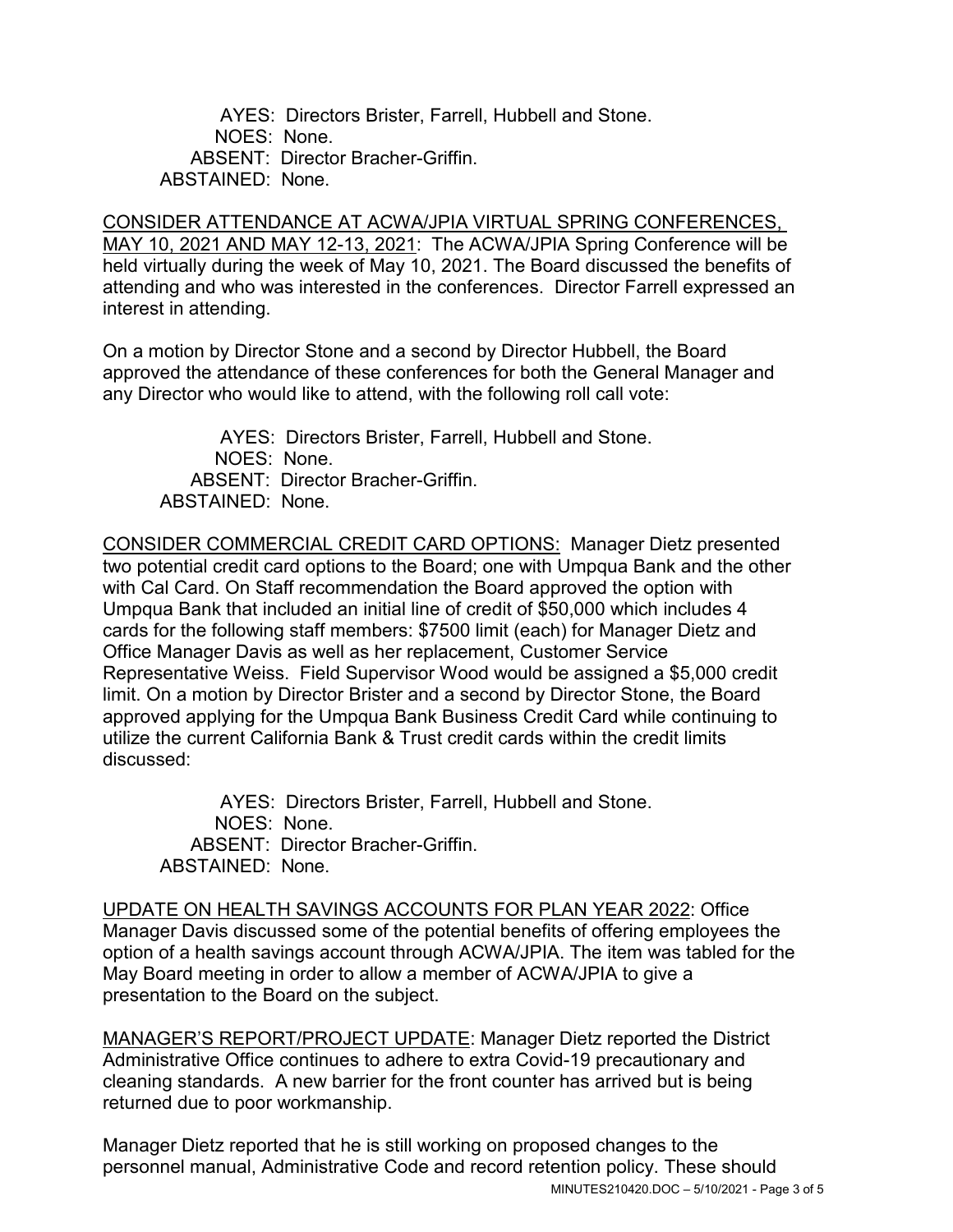be available at the May 2021 meeting for Board comment.

Manager Dietz reported that there has been continued progress on the Urban Water Management Plan with the June 15<sup>th</sup> public hearing goal kept in mind due to the State's July 1 deadline. Manager Dietz will schedule Webb & Associates to attend the May 18, 2021 Board meeting.

Field Staff have successfully completed the replacement of all District MTU's. The District is now able to read 100% of meters remotely.

Meter testing continues in-house by staff as well as annual flushing.

Air vac maintenance will be completed in a few weeks.

Strawberry Lodge Water requested Crestline Village Water District's assistance with a repair to one of their tanks and will be invoiced for time and material.

The District Office building received repairs to damaged rain gutters and maintenance to the HVAC system. Thermostats were replaced with more energy efficient models. A cooling unit for the server room is being added.

Progress on the Electra Well continues and the District is waiting for results from Brad Breier's survey of the building site.

Manager Dietz shared his Gantt Charts and reported the new website design will be on the agenda next month. Director Farrell and Manager Dietz have researched for platforms, with Streamline being the most advantageous for the District. Manager Dietz also continues to work towards the September deadline for the District Transparency Certificate of Excellence.

Training continues for new office staff. Office Manager Davis continues to prepare for her retirement and continues to work with Jeanene Weiss.

An all-staff safety meeting regarding COVID-19 safety guidelines was held on April 6, 2021. Future meetings will be held at least once each month and will include topics such as discussion of current policies.

Manager Dietz expressed an interest in attending the General Manager Leadership Summit June 27-29, 2021 in Squaw Creek. After discussion, it was determined that the item does not need to be on an agenda if the General Manager would like to attend. Director attendance requires Board approval. Public Comment: Jo MacKenzie informed Board and Staff that the District may apply for a grant for the Summit Conference.

Office Manager Davis reported that monthly Water Production Reports have some issues and will be worked on to correct.

MINUTES210420.DOC – 5/10/2021 - Page 4 of 5 DIRECTOR'S REPORTS: Nothing to report. Director Stone opened discussion regarding whether staff should have to be present for the closed session. After some discussion it was determined that closed session would commence with the